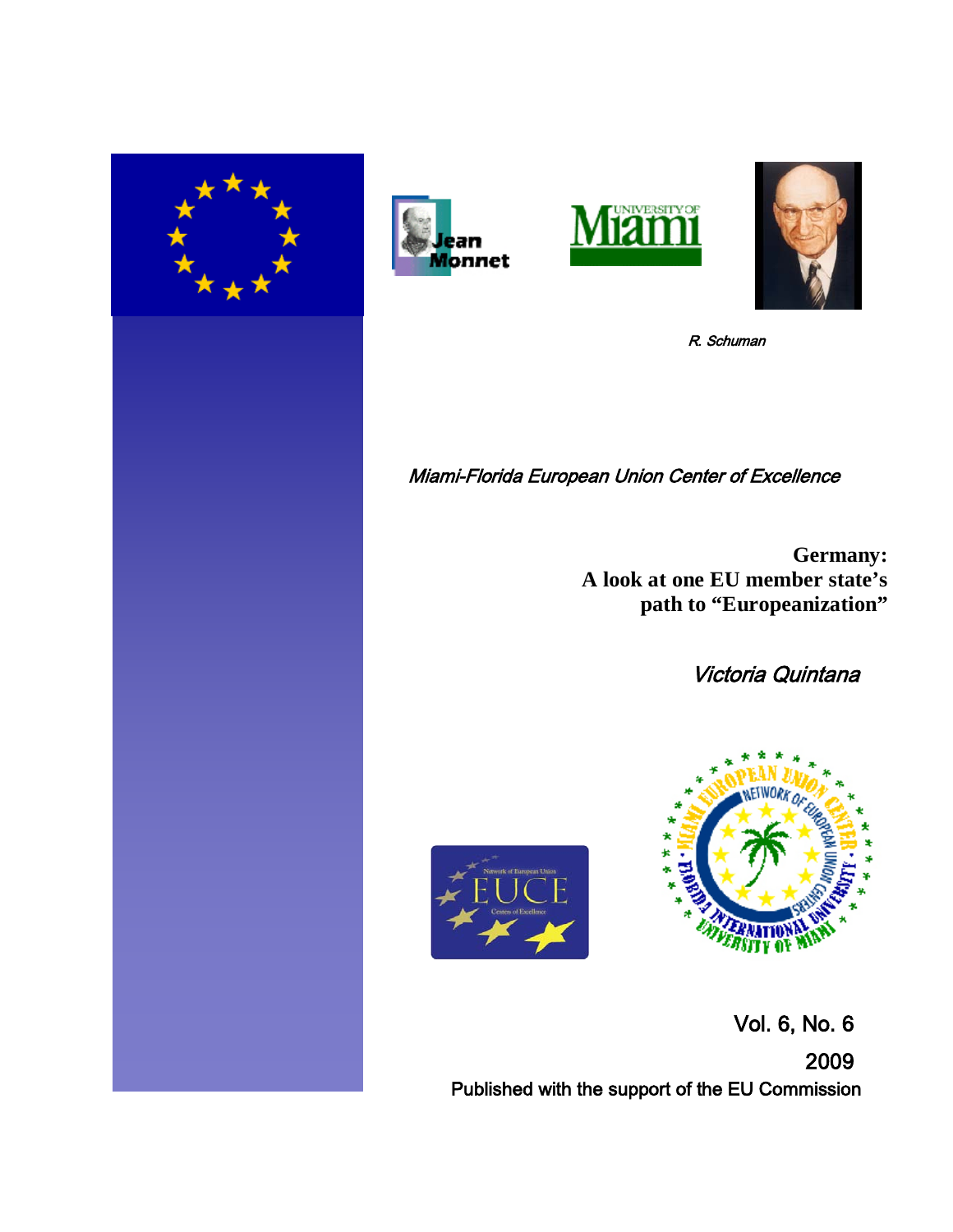## EUMA

*European Union Miami Analysis* **(EUMA), Special Series,** is a service of analytical essays on current, trend setting issues and developing news about the European Union.

These papers are produced by the Jean Monnet Chair, in cooperation with the Miami-Florida European Union Center of Excellence (a partnership of the University of Miami and Florida International University) as an outreach service for the academic, business and diplomatic communities.

Among the topics to be included in the series, the following are suggested:

- $\triangleright$  The collapse of the Constitution and its rescue
- $\triangleright$  Turkey: prospects of membership
- $\triangleright$  Immigration crisis and cultural challenges
- $\triangleright$  Security threats and responses
- $\triangleright$  The EU and Latin America
- $\triangleright$  The EU as a model and reference in the world
- $\triangleright$  The Common Agricultural Policy and other public subsidies
- $\triangleright$  The euro and the dollar
- $\triangleright$  EU image in the United States

These topics form part of the pressing agenda of the EU and represent the multifaceted and complex nature of the European integration process. These papers also seek to highlight the internal and external dynamics which influence the workings of the EU and its relationship with the rest the world.

#### *Miami - Florida European Union Center Jean Monnet Chair Staff*

| University of Miami         | <b>Joaquín Roy</b> (Director)              |
|-----------------------------|--------------------------------------------|
| 1000 Memorial Drive         | <b>Astrid Boening</b> (Associate Director) |
| 101 Ferré Building          | María Lorca (Associate Editor)             |
| Coral Gables, FL 33124-2231 | <b>Maxime Larive</b> (Research Assistant)  |
| Phone: 305-284-3266         |                                            |
| Fax: (305) 284 4406         |                                            |
| Web: .miami.edu/eucenter    | <b>Florida International University</b>    |
|                             | Elisabeth Prugl (FIU, Co-Director)         |

*Inter-American Jean Monnet Chair Editorial Board:*

**Carlos Hakansson,** Universidad de Piura, Perú **Finn Laursen,** Dalhousie University, Halifax, Canada **Michel Levi-Coral,** Universidad Andina Simón Bolívar, Quito, Ecuador **José Luis Martínez-Estay¸** Universidad de los Andes, Santiago de Chile, Chile **Félix Peña,** Universidad Nacional de Tres de Febrero, Buenos Aires, Argentina **Stephan Sberro**, Instituto Tecnológico Autónomo de México **Eric Tremolada**, Universidad del Externado de Colombia, Bogotá, Colombia

#### *International Jean Monnet Chair Editorial Advisors:*

**Francesc Granell**, University of Barcelona, Spain **Ramūnas Vilpišauskas,** Vilnius University, Lithuania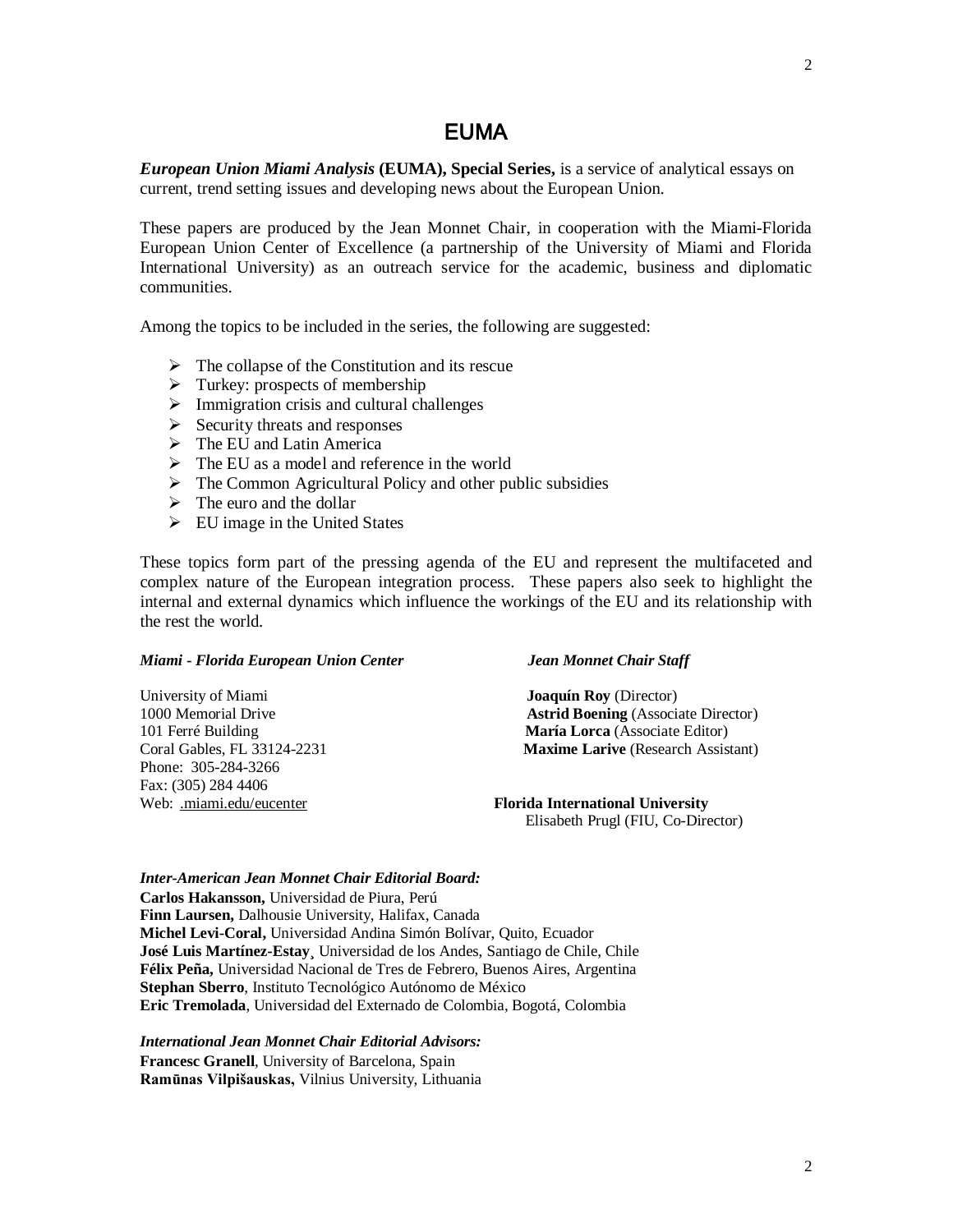# **Victoria Quintana**[♣](#page-2-0)

#### **Introduction**

 $\overline{a}$ 

When the German forces surrendered in May 1945, Germany was government-less. The country was eventually divided into four occupational zones: the British, the French, the American and the Soviet. Eventually, the three Western Democracies, Britain, France and the United States, merged their zones to create a West German State: the Federal Republic of Germany. The West Germans hoped that this republic might one day be replaced by the merging of east (the Soviet occupational zone) and west to create a single German state. This did not come to fruition until [1](#page-2-1)990.<sup>1</sup> With the reunification of East and West, Germany became the largest member state in the European Union. Fortunately, because of the institutions already in place, from the years immediately following the war, this did not affect the balance of European peace and prosperity in any significant way.<sup>[2](#page-2-2)</sup>

Germany was one of the original member states of the European Coal and Steel Community ("ECSC"), an organization that has evolved, through various treaties, into the European Union that we recognize today. In fact, much of the reasoning behind the creation of an organization like the ECSC was to respond to the most important issue post-World War II: "what to do about Germany?"<sup>[3](#page-2-3)</sup> The answer, according to the ECSC's founding father, Jean Monnet, was to link Germany to other countries in Europe (such as France) in such a way that would make war between them impossible. It was thus that, "France came up with a novel idea to reconcile Franco-German interests by pooling coal and steel resources under a supranational High Authority."<sup>[4](#page-2-4)</sup>

Article I of the German Constitution states that "human dignity shall be inviolable." This provision has as its purpose the prevention of a second holocaust. The atrocities lived through by the German state during the Second World War were deemed too terrible to allow such a thing to reoccur. This mentality of making atrocities, or wars, impossible was also on the minds of the men who are responsible for the creation of the  $ECSC$ <sup>[5](#page-2-5)</sup>. Apart from Jean Monnet, the European Union had another founding father: Konrad Adenauer. These two men from France and Germany respectively – two countries that had fought three wars against each other in less than a one hundred year period<sup>[6](#page-2-6)</sup> - shared a common goal: to make certain that history would not repeat itself.

<span id="page-2-0"></span>♣ **Victoria Quintana** (Bachelor of Arts, University of Miami 2007; JD Candidate University of Miami 2010) is currently a third year student at the University of Miami School of Law. As an undergraduate, she majored in Latin American Studies, French and Spanish. Her undergraduate awards include the José A. Balseiro Hispanic Literature Student Scholarship, 2006-2007 and the Ann Colbert Memorial Award for Excellence in French, 2006-2007. During that time she spent a semester abroad attending the *Université de Paris IV, La Sorbonne* in Paris, France. She also spent a summer abroad in Santiago, Chile where she conducted research for her Honors Thesis entitled "One, Holy, Catholic and Apostolic NGO: The Role of the Catholic Church under the Pinochet Regime."

<sup>&</sup>lt;sup>1</sup> Van Oudenaren, John. Uniting Europe. Oxford: Rowman & Littlefield Publishers, 2000, pp. 6-8.

<span id="page-2-1"></span><sup>&</sup>lt;sup>2</sup> Oudenaren, John. Uniting Europe. Oxford: Rowman & Littlefield Publishers, 2000, p. 52.

<span id="page-2-3"></span><span id="page-2-2"></span><sup>&</sup>lt;sup>3</sup> Bomberg, Elizabeth, John Peterson, and Alexander Stubb. The European Union: How does it work? 2<sup>nd</sup> ed. Oxford: University Press, 2008, p. 34.

<span id="page-2-4"></span><sup>&</sup>lt;sup>4</sup> Bomberg, Elizabeth, John Peterson, and Alexander Stubb. The European Union: How does it work?  $2<sup>nd</sup>$  ed. Oxford: University Press, 2008, p. 26.

<span id="page-2-5"></span><sup>&</sup>lt;sup>5</sup> "The EU: A Community of Values." EU Focus. Washington DC: Delegation of the European Commission to the US, Nov. 2005.

<span id="page-2-6"></span><sup>&</sup>lt;sup>6</sup> Van Oudenaren, John. Uniting Europe: European Integration and the Post-Cold War

World. New York: Rowman & Littlefield Publishers, Inc., 2001, p. 27.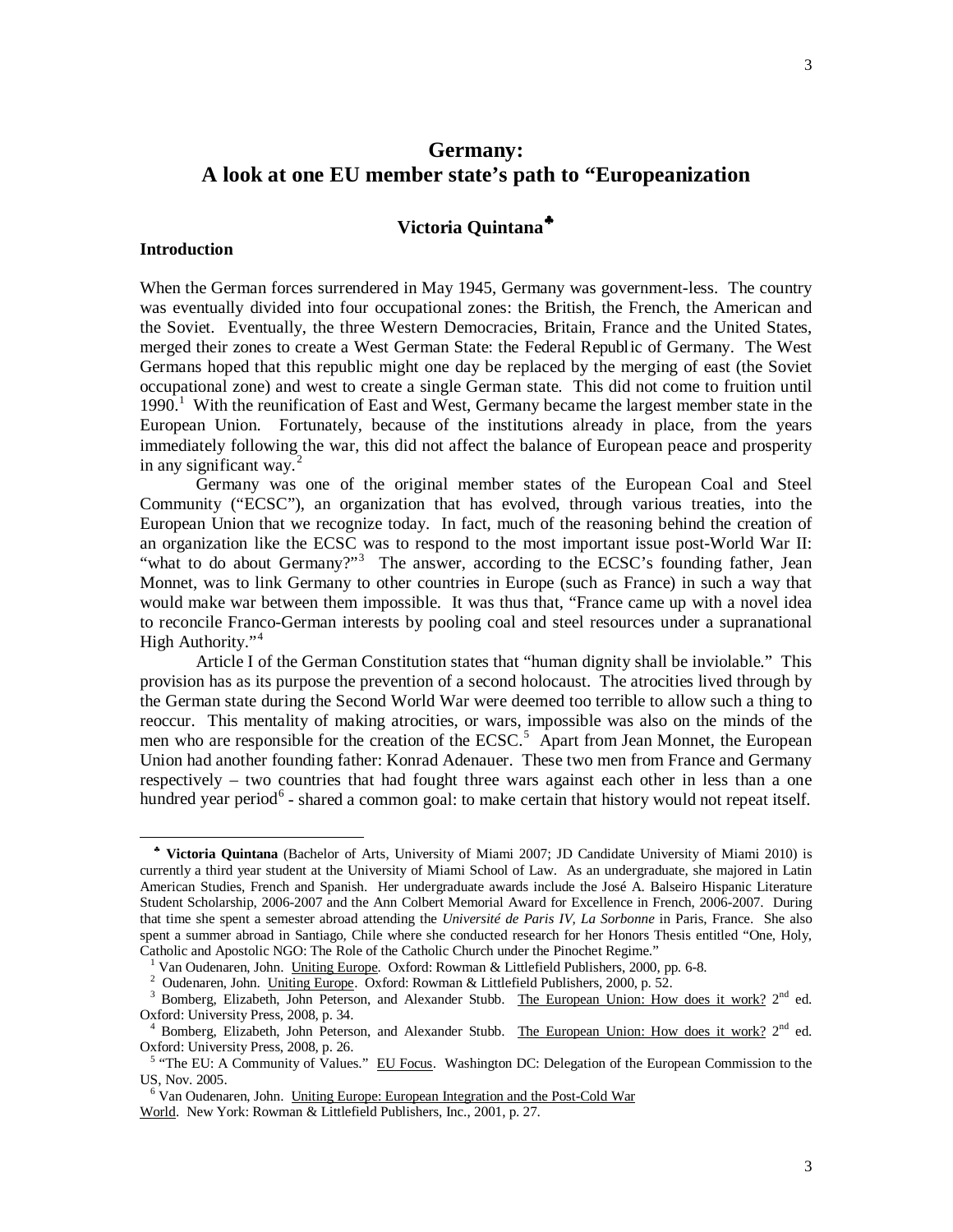Konrad Adenauer was the first Chancellor of the Federal Republic of Germany. He was also instrumental in the drafting of the West German constitution as well as in the founding of the new, German Christian Democratic Party. His participation in the latter political party would provide a common bond between himself and Jean Monnet (a member of the French Christian Democratic Party).<sup>[7](#page-3-0)</sup> Adenauer envisioned the Rhine as a link, between France and Germany, and he deeply believed in reconciliation between them.<sup>[8](#page-3-1)</sup>

Adenauer's ideas of reconciliation and peace between France and Germany were echoed by Monnet. In 1950, Monnet came up with "the plan for a coal and steel community" uniting France and Germany, which he sold to other French politicians at the time.<sup>[9](#page-3-2)</sup> Monnet describes this changing attitude of reconciliation in his Memoirs: "There was no doubt that something new and powerful was taking shape within our team: it was a European attitude..."<sup>[10](#page-3-3)</sup> Monnet and his fellow Frenchman were thinking less as Frenchman and more as Europeans – and they did not have to look far across the Rhine to see that Adenauer was thinking the same thing.<sup>[11](#page-3-4)</sup>

In April of 1951, Monnet's "plan" reached full fruition, as the ECSC. This Community, which involved four other countries as well (Italy, Belgium, Luxembourg and the Netherlands), set the stage for true reconciliation. For Adenauer, what mattered most was "that the initiative should have come from Paris."<sup>12</sup> He saw the Parisian offer as a chance for Germany to show that it too valued peace above all else.<sup>[13](#page-3-6)</sup>

The goal of this new entity was "to 'make war unthinkable' and eventually 'materially impossible."<sup>[14](#page-3-7)</sup> Adenauer, Monnet and the other European leaders of the time harbored vivid memories of the atrocities of war and this fueled their efforts to reconcile their countries, not merely because France and Germany had had enough of war and destruction, but because, Europe as a whole, had had enough as well. They saw the ECSC as a tool to link the European states that signed on to it in a way that would make war against one another not just "materially impossible" but strategically and economically impossible as well.

Today the ECSC is found amid the pillars of the European Union. However, it retains its historical importance.<sup>[15](#page-3-8)</sup> This importance is embedded in the question of whether or not the European Union has achieved what men such as Adenauer and Monnet envisioned in post World War II Europe. Has the "European original sin for causing wars"<sup>[16](#page-3-9)</sup> been absolved by over fifty years of peace in Europe? It is certain that Adenauer and Monnet did best the challenge that confronted them in their time. More than fifty years of peace qualifies as a success of the

<sup>12</sup> Prittie, Terence, Horst Osterheld and François Seydoux. Konrad Adenauer. Trans.

<span id="page-3-5"></span>Patricia Crmapton. Stuttgart: Bonn Aktuell, 1983, p. 116.

 $\overline{a}$ 

<span id="page-3-7"></span>Monnet/Robert Schuman Paper Series. University of Miami European Union Center. Apr. 2007.

<span id="page-3-8"></span>Van Oudenaren, John. Uniting Europe: European Integration and the Post-Cold War World. New York: Rowman & Littlefield Publishers, Inc., 2001, p. 33.

<span id="page-3-0"></span><sup>&</sup>lt;sup>7</sup> Van Oudenaren, John. Uniting Europe: European Integration and the Post-Cold War World. New York: Rowman & Littlefield Publishers, Inc., 2001, p. 31.

<span id="page-3-1"></span>Prittie, Terence, Horst Osterheld and François Seydoux. Konrad Adenauer. Trans. Patricia Crmapton. Stuttgart: Bonn Aktuell, 1983, p. 110.

<span id="page-3-2"></span><sup>&</sup>lt;sup>9</sup> Van Oudenaren, John. Uniting Europe: European Integration and the Post-Cold War

<span id="page-3-3"></span>World. New York: Rowman & Littlefield Publishers, Inc., 2001, p. 31.

<sup>&</sup>lt;sup>10</sup> Monnet, Jean. Memoirs. Trans. Richard Mayne. New York: Doubleday and Company, Inc., 1978, p. 377.

<span id="page-3-4"></span><sup>&</sup>lt;sup>11</sup> "I declared by conviction that the whole German people desired for the future a removal of all psychological inhibitions between France and Germany so that at long last peace should prevail in Europe." Adenauer, Konrad. Memoirs 1945-53. Trans. Beatte Ruhm von Oppen. Chicago: HenryRegnery Company, 1966. p. 265.

<span id="page-3-6"></span><sup>&</sup>lt;sup>13</sup> Adenauer, Konrad. Memoirs 1945-53. Trans. Beatte Ruhm von Oppen. Chicago: Henry Regnery Company, 1966, p. 265.

<sup>&</sup>lt;sup>14</sup> Roy, Joaquín. "Reflections on the Treaty of Rome and Today's EU." Jean

<sup>&</sup>lt;sup>16</sup> Roy, Joaquín. "Reflections on the Treaty of Rome and Today's EU." Jean

<span id="page-3-9"></span>Monnet/Robert Schuman Paper Series. University of Miami European Union Center. Apr. 2007.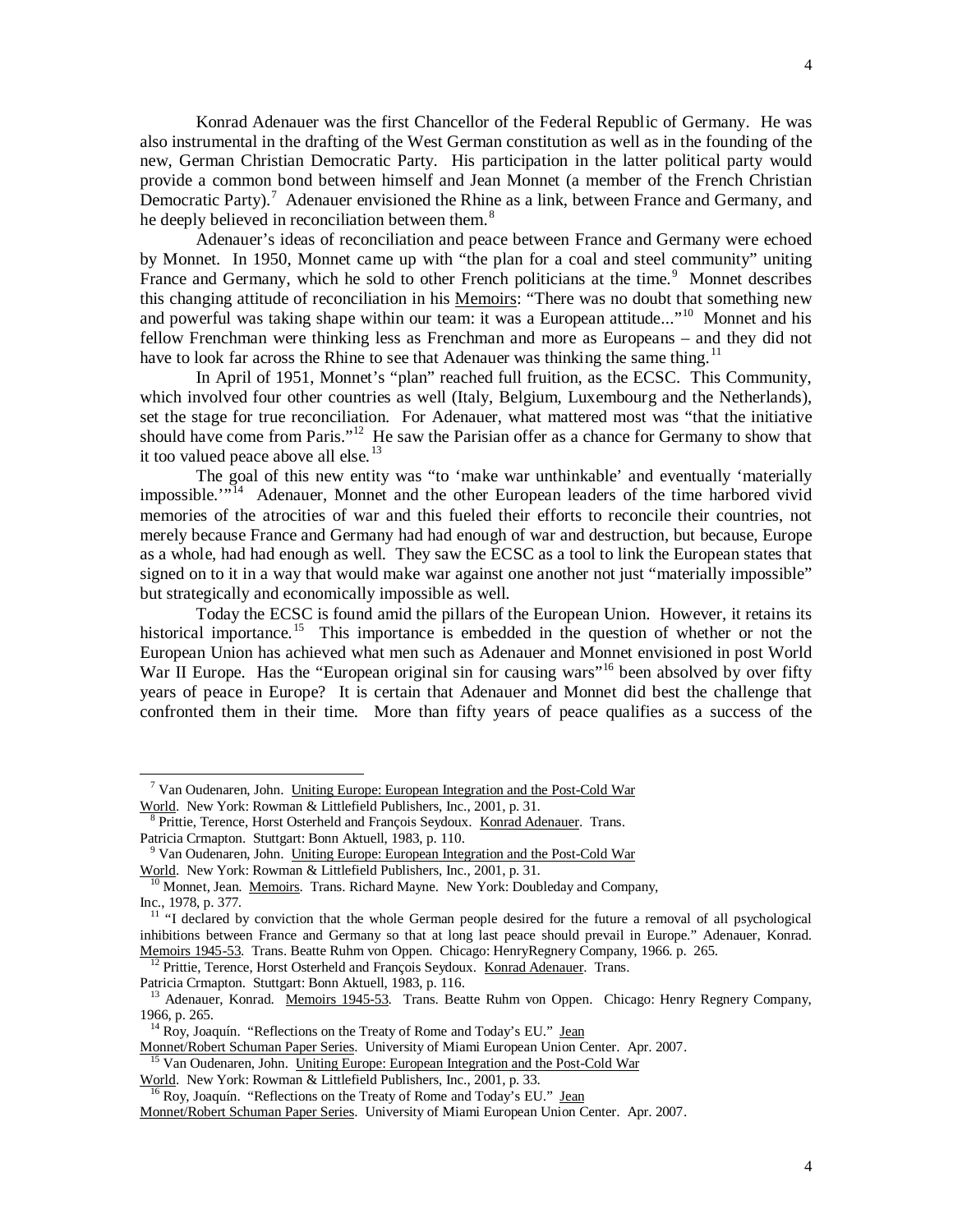European Union.<sup>[17](#page-4-0)</sup> But, to what extent has the "European attitude" expressed by Monnet replaced that of a state-centric attitude? To what extent have countries such as France and Germany been "Europeanized"?

This paper will precisely look at Germany's path to "Europeanization." It will focus on three specific case studies that will demonstrate the relationship between Germany and Europe. The first case study will be on the German Constitution, which, from its creation in 1949, already demonstrated a tendency towards a more integrated Europe. The second case study will be on the German Court system, specifically the German Constitutional Court (the highest court in the land) and its relationship with the European Court of Justice (ECJ). How do these two legal entities relate to one another? To what extent does the German court system apply the decisions of the ECJ? To what extent does the ECJ support the decisions of the German Constitutional Court? Finally, the third case study will look at the future of Germany and Europe, specifically, the "Europeanization" of Germany. It will take into consideration the issue of immigration and citizenship – a crucial topic that hangs in the balance of the future of the European Union.

#### **The German Constitution and Europe**

**T**he Preamble of the German Basic Law states that it is, "inspired by the determination to promote world peace as an equal partner in a united Europe."<sup>[18](#page-4-1)</sup> Following the Second World War, a system of European values was captured in Basic Law of the Federal Republic of Germany, adopted in 1949. These values included restoration of "peace and economic prosperity [and the] safeguarding [of] civil and political rights and the rule of law."<sup>[19](#page-4-2)</sup> The goal of preserving these values, was, more than anything a response to Nazi Germany and a desire never to return to such a form of government. Germany was looking to be accepted back into Europe, to better its reputation as a nation-state, and to be "on an equal footing again in the family of European states."<sup>[20](#page-4-3)</sup>

From the outset, Germany was open to European integration, as exemplified by its European-oriented constitution. Article 23 of the German Constitution "states that there is a constitutional obligation to further European integration." This was a constitutional amendment, which came into play on Dec. 25, 1992. "The article expressly codified the limitations on a transfer of powers to EU organizations...The first clause contains a list of qualifications which the [European Union] must meet if a German transfer of power should be permitted."<sup>[21](#page-4-4)</sup> Thus, however much Germany was leaning toward the greater Europe, its laws also took consideration to make certian that Germany would not lose its system of values (or Basic Law) embedded in the new constitution.

## **The German Courts and the Eruopean Court of Justice ("ECJ")**

Of all of the national courts of the European Union, the "German Constitutional Court has been particularly insistent on its co-equal status with the ECJ, even asserting…that it retained the right

<span id="page-4-1"></span>wanlin\_opendemocracy\_15march07.html>.

<span id="page-4-0"></span><sup>&</sup>lt;sup>17</sup> Wanlin, Aurore. "The European Union at Fifty: A Second Life: The European Union's half-century is a time for constructive self-reflection as much as celebration."

Centre for European Reform. 15 Mar. 2007.<http://www.cer.org.uk/articles/

<sup>&</sup>lt;sup>18</sup> Geiger, Reudolf. "EU Constituionality and the German Basic Law." University of Miami European Union Center of Excellence. Jean Monnet/Robert Schuman Paper Series. 5.1A (Jan. 2005).

<sup>&</sup>lt;sup>19</sup> Oudenaren, John. Uniting Europe. Oxford: Rowman & Littlefield Publishers, 2000, p. 205.

<span id="page-4-3"></span><span id="page-4-2"></span><sup>&</sup>lt;sup>20</sup> Geiger, Reudolf. "EU Constituionality and the German Basic Law." University of Miami European Union Center of Excellence. Jean Monnet/Robert Schuman Paper Series. 5.1A (Jan. 2005).

<span id="page-4-4"></span><sup>&</sup>lt;sup>21</sup> Geiger, Reudolf. "EU Constituionality and the German Basic Law." University of Miami European Union Center of Excellence. Jean Monnet/Robert Schuman Paper Series. 5.1A (Jan. 2005).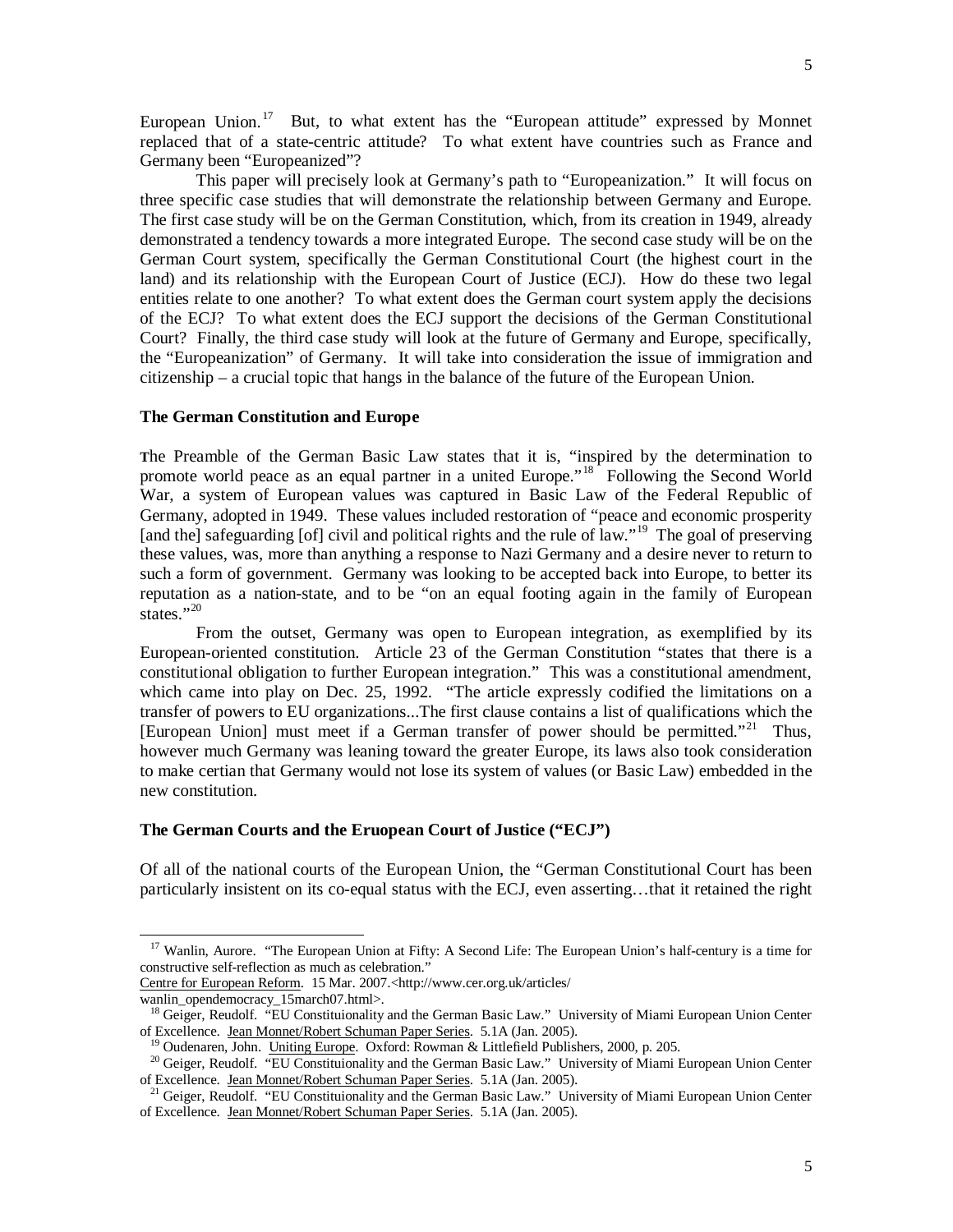to establish a threshold of constitutional guarantees and that the ECJ could adjudicate their application on a case-by-case basis."<sup>[22](#page-5-0)</sup>

The ECJ stands as a symbol of European interdependence. It is a binding force in the European Union - no one person or member state or institution is immune to its rulings. Some have stated that the ECJ is a "perfect example of supranational legal integration." This is seen not only through its defense and interpretation of treaties, but also through its independently created case law.

One of the issues brought forth with the creation of the ECJ's doctrine of supremacy was what to do about member states who had already addressed fundamental human rights in their constitutions. The test case for how to deal with this was West Germany, whose Constitution (from 1949) protected fundamental human rights in Articles 1-19 of the GG, what is known as the Basic Law (or basic rights). The German Federal Constitutional Court decided that the doctrine of supremacy was unacceptable. Why should the German people concern themselves with the European protection of basic, fundamental rights, when these rights were already protected in their own constitution? $2^{23}$  $2^{23}$  $2^{23}$ 

The ECJ did not allow this dissent to go on for long. The European court reasoned that the Treaties of the European Community "must be interpreted as requiring full respect for the constitutional traditions of the member states… [particularly] to the fundamental rights they guarantee."<sup>[24](#page-5-2)</sup> Thus, Germany's fundamental rights remained protected and respected, and the doctrine of supremacy carried the day.

Another example of the relationship between the German Court and the ECJ occurred in 1974 with the International Handelsgesellschaft Case. The "complainant asserted that European Law and the preliminary judgment which the ECJ had already passed in this case were in contradiction with the principle of proportionality guaranteed by the German Constitution."<sup>[25](#page-5-3)</sup> The German Constitutional Court held that:

…as long as the integration process has not progressed so far that Community law also receives a catalogue of fundamental rights decided on by a parliament and of settled validity, which is adequate in comparison with the catalogue of fundamental rights contained in the German Constitution, the Constitutional Court will rule on the applicability of the relevant rule of Community law, in so far as it conflicts with one of the fundamental rights in the Constitution.<sup>[26](#page-5-4)</sup>

The ECJ responded to this decision by underlining the fact that the European Law interpreted by the courts was not only "written law" but also "unwritten law" – one that is a product of the "constitutional traditions common to the member states." <sup>27</sup> Furthermore, the ECJ emphasized that a respect for human rights fell under the unwritten constitutional traditions and that the human rights set forth in the European Convention of Human Rights and Basic Freedoms provided "evidential value for constructing this unwritten EU law."<sup>[28](#page-5-6)</sup>

<span id="page-5-0"></span><sup>&</sup>lt;sup>22</sup> Peterson, John and Michael Shackleton. The Institutions of the European Union. 2<sup>nd</sup> ed. Oxford: Oxford University Press, 2006, p. 133.

<span id="page-5-1"></span><sup>&</sup>lt;sup>23</sup> Bomberg, Elizabeth, John Peterson, and Alexander Stubb. The European Union: How does it work?  $2<sup>nd</sup>$  ed. Oxford: University Press, 2008, p. 164.

<span id="page-5-2"></span><sup>&</sup>lt;sup>24</sup> Bomberg, Elizabeth, John Peterson, and Alexander Stubb. The European Union: How does it work? 2<sup>nd</sup> ed. Oxford: University Press, 2008, p. 164.

<span id="page-5-3"></span><sup>&</sup>lt;sup>25</sup> Geiger, Reudolf. "EU Constituionality and the German Basic Law." University of Miami European Union Center of Excellence. Jean Monnet/Robert Schuman Paper Series. 5.1A (Jan. 2005).

<span id="page-5-4"></span><sup>&</sup>lt;sup>26</sup> Geiger, Reudolf. "EU Constituionality and the German Basic Law." University of Miami European Union Center of Excellence. Jean Monnet/Robert Schuman Paper Series. 5.1A (Jan. 2005).

<span id="page-5-5"></span><sup>&</sup>lt;sup>27</sup> Geiger, Reudolf. "EU Constituionality and the German Basic Law." University of Miami European Union Center of Excellence. Jean Monnet/Robert Schuman Paper Series. 5.1A (Jan. 2005).

<span id="page-5-6"></span><sup>&</sup>lt;sup>28</sup> Geiger, Reudolf. "EU Constituionality and the German Basic Law." University of Miami European Union Center of Excellence. Jean Monnet/Robert Schuman Paper Series. 5.1A (Jan. 2005).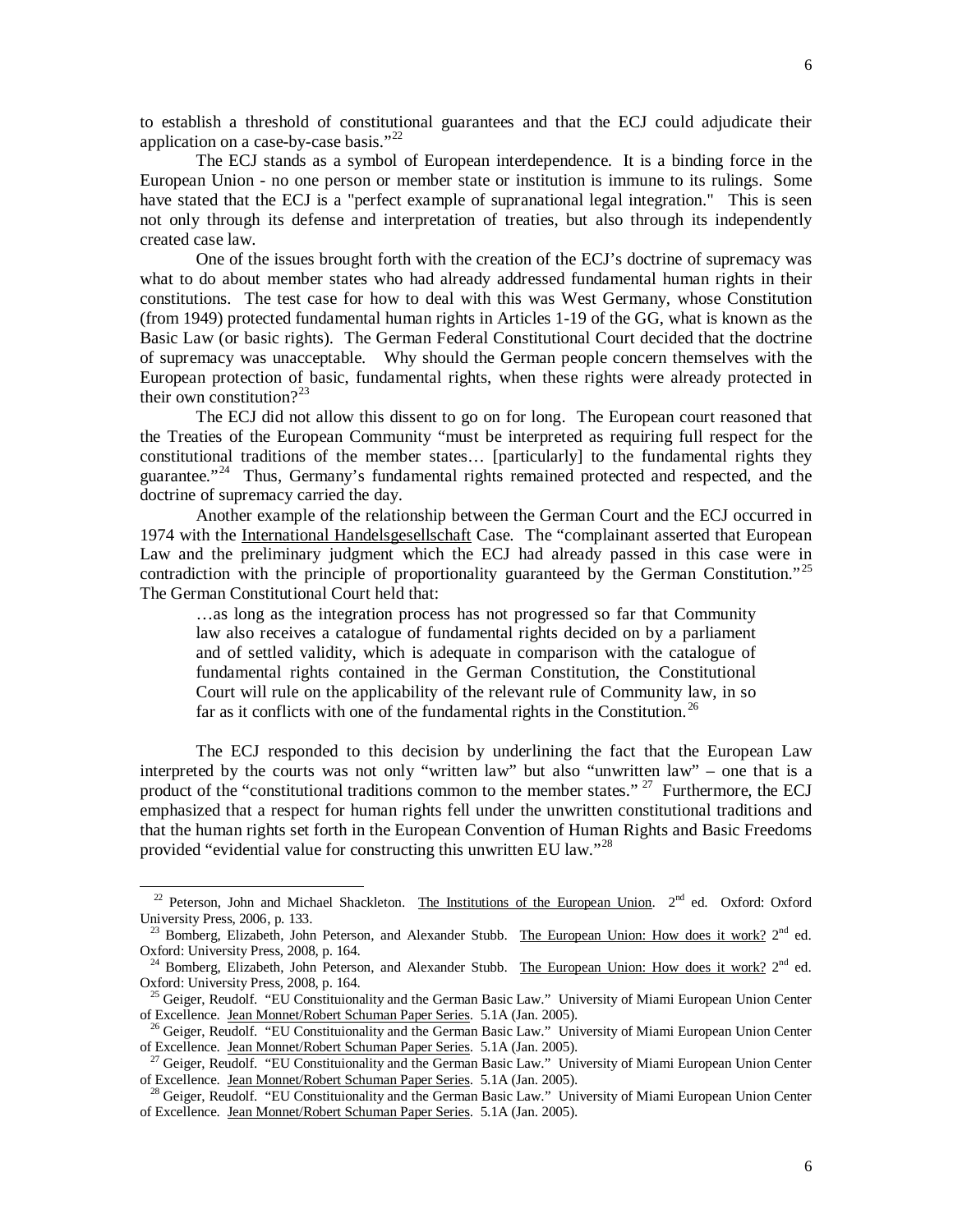Finally, in 1986, the German Federal Constitutional Court reversed its 1974 opinion stating, "That from now on constitutional complaints based on a violation of German constitutional rights by EU acts would be considered inadmissible." The German Court further stipulated that it would only retain jurisdiction on such cases if the claimant could show that the ECJ was not fulfilling its duties with respect to the protection of civil rights.<sup>[29](#page-6-0)</sup>

A third example of German resistance to integration came with the creation and ratification of the Maastricht Treaty in the early 1990s. Initially, Germany was a strong supporter of the "Europeanization" of certain matters such as immigration and police cooperation, as it was facing difficulties because of the collapse of the Iron Curtain and the integration of East and West Germany.<sup>30</sup> However, despite strong support from a majority in the German Parliament, the ratification of the Maastricht Treaty was temporarily halted in the legal arena pending a decision of the German Federal Constitutional Court. In October 1993, the German Court upheld the constitutionality of the treaty, thus finally allowing for its ratification, but the German Court remained critical of the "European Union's democratic credentials."<sup>31</sup> With this decision, the Constitutional Court established the following position: "future legislative, administrative or judicial acts adopted by the European Union that exceed the 'program of integration' will not have binding force in Germany."<sup>[32](#page-6-3)</sup> Thus, the Maastricht Treaty, like the doctrine of supremacy survived German scrutiny.

Taking all of these examples into consideration, it is evident that although the German Court system has had its differences with the ECJ, the two court systems seem to compliment each other well. Indeed, as more and more ECJ decisions survive the scrutiny of the German Constitutional Court, the ECJ gains more and more credibility as a supranational entity. All the while, the German courts stand by; honoring its decisions, but ready to counter them should any fail to protect the basic human rights and European values espoused by the German Constitution as well as the decisions of the German courts.

## **"Europeanization"**

 $\overline{a}$ 

At the end of the Cold War, Germany reaffirmed its goal of European integration. The personal relationship of German Chancellor Helmut Kohl and French President François Mitterrand played an important role in this process; especially with respect to the creation of the Economic and Monetary Union ("EMU").  $33$  Germany was skeptical at first, and the Bundesbank (the influential German central bank) was in opposition to such a union. However, the plan was already in motion by the fall of the Berlin wall. Furthermore, the end of the Cold War provided another incentive for EMU. Community leaders wanted to "bind Germany fully into the new Europe, largely through EMU" – Kohl obliged and overcame domestic opposition.<sup>[34](#page-6-5)</sup>

Indeed, because of the positive experience that Germany had had with its European relations thus far, Kohl's work was made easier – thanks in great part to the early work done by men like Adenauer. Kohl's decision to further Europeanize Germany with the elimination of the deutschmark, replacing it with the euro, was a symbolic as well as economic gesture. Once again, the Germans were showing the French a renewed commitment to Europe. According to Allister

<span id="page-6-0"></span><sup>&</sup>lt;sup>29</sup> Geiger, Reudolf. "EU Constituionality and the German Basic Law." University of Miami European Union Center of Excellence. Jean Monnet/Robert Schuman Paper Series. 5.1A (Jan. 2005).

<sup>&</sup>lt;sup>30</sup> Van Oudenaren, John. Uniting Europe. Maryland: Rowman & Littlefield Publishers Inc., 2000, p. 213.

<span id="page-6-2"></span><span id="page-6-1"></span><sup>&</sup>lt;sup>31</sup> Dinan, Desmond. Even Closer Union: An Introduction to European Integration. 3<sup>rd</sup> ed. London: Lynne Reinner Publishers, 2005, 128.

<span id="page-6-3"></span><sup>&</sup>lt;sup>32</sup> Meessen, Karl. "Hedging European Integration: The Maastricht Judgment of the Federal Constitutional Court of Germany." Fordham International Law Journal 17.511, 1994.

<span id="page-6-4"></span>Bomberg, Elizabeth, John Peterson, and Alexander Stubb. The European Union: How does it work? 2<sup>nd</sup> ed. Oxford: University Press, 2008, p. 73-75

<span id="page-6-5"></span> $34$  Bomberg, Elizabeth, John Peterson, and Alexander Stubb. The European Union: How does it work?  $2^{nd}$  ed. Oxford: University Press, 2008, p. 36.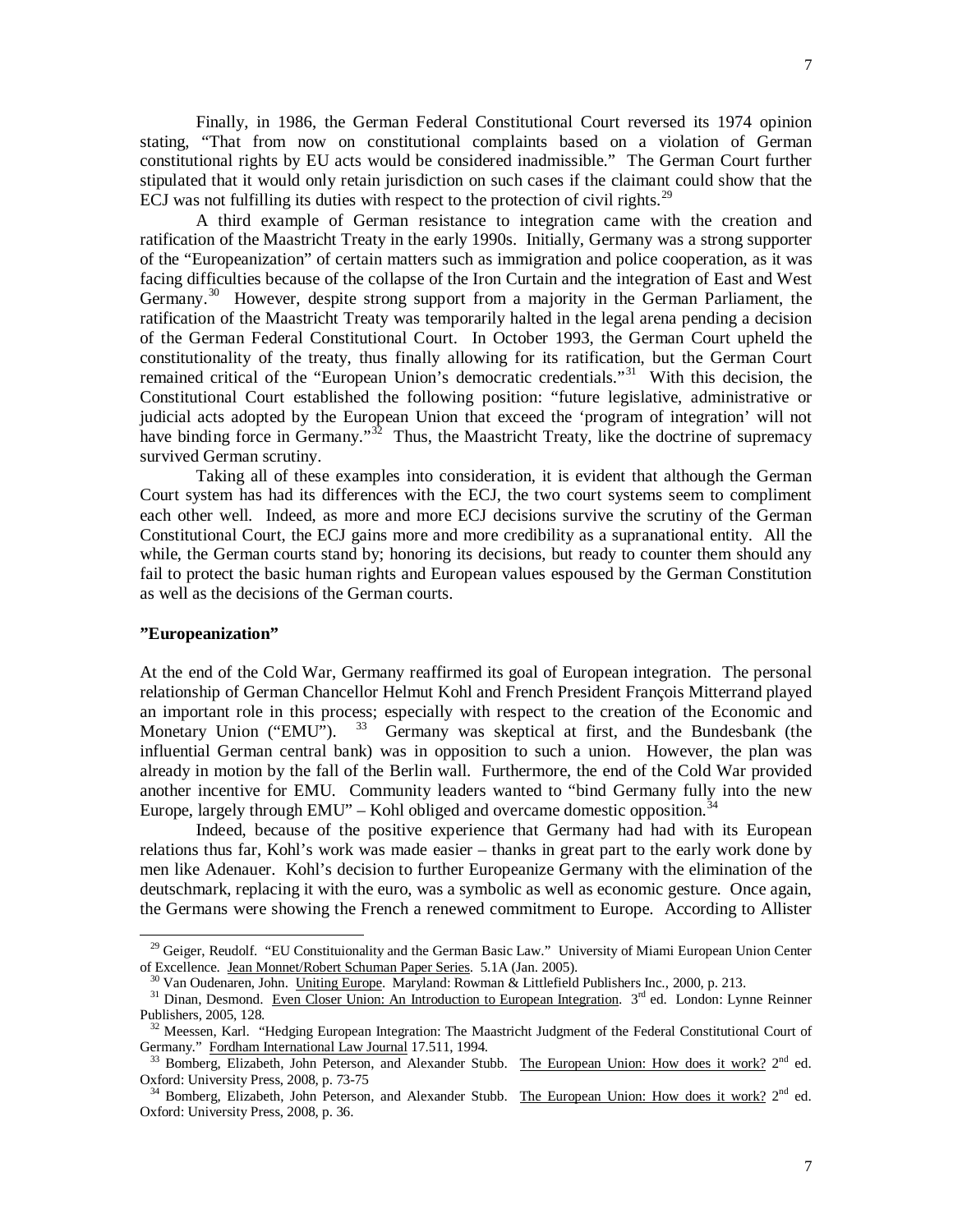tying of Germany's power into a multilateral framework is the Economic and Monetary Union."<sup>[35](#page-7-0)</sup> As part of the "visible sign" of the German commitment to Europe, the European Central Bank is located in Frankfurt.<sup>[36](#page-7-1)</sup> This geographical fact inextricably links Germany to the European governing process in cities like Luxembourg, Strasbourg and Brussels. What began as an economic union between France and Germany has become an even closer union. With the creation of the EMU, France and Germany, and indeed Mitterrand and Kohl have seemingly followed the footsteps of their European forefathers: Monnet and Adenauer.

 Mitterrand's decision to endorse the reunification of Germany after much deliberation must be seen in this light that 'the only way to circumscribe Germany's growing power was to embrace it. In the new situation, Paris could no longer maintain the illusion of previous decades that Germany would provide the brawn, France the brain, of Europe.<sup>[37](#page-7-2)</sup>

Europe certainly was in a "new situation" at the end of the Cold War. Just like Monnet had decided that rather than fight for a subdued German state, France should extend a hand and link itself to Germany in a way that would "make war unthinkable," so too Mitterrand realized the importance of maintaining a united France and Germany. However, this time, it was not so much because each country had something that the other did not, but rather because each country was European, and, looking toward the future of Europe, France and Germany should continue to work together, not as France and Germany, but as two European member states.

Although the EMU brought Germany closer to Europe, there still remain other important national and international issues that have prevented complete Europeanization. One of these potentially divisive issues is immigration. Today, in order to become a citizen of Europe, one must first become a citizen of a member state – will that ever change? Each country in Europe has its own citizenship process – some more lenient than others. This can sometimes lead to immigrants "member-state shopping" to find the one that will take them. However, immigration has not been left completely unaddressed. Perhaps the most important measure taken to address the issue was the creation of the Schengen Agreement.

The Schengen Agreement was signed by five member states in 1985 (Belgium, France, Germany, Luxembourg and the Netherlands), and came into effect ten years later. It removed all border controls among its signatories, which now includes fifteen European Union member states, as well as Norway and Iceland. Ireland and the UK are not signatories, and Denmark has opted out of certain aspects of this agreement.<sup>[38](#page-7-3)</sup> The idea behind the agreement was to erase systematic borders while strengthening external borders with non-Schengen countries. Throughout the Schengen zone, law-abiding citizens can move freely. However, illegal immigrants, organized crime groups and terrorists can also move freely once they have illegally made their way into one member state. Thus, the entrance of one illegal immigrant, or criminal or terrorist into one Schengen signatory becomes a problem for all Schengen signatories.<sup>[39](#page-7-4)</sup>

One of the difficulties with immigration reform is disagreement between Member States. Europe as a whole may well be concerned with "uncontrolled immigration," however; there are also "a variety of country-specific concerns – ranging from widespread criticism of

<span id="page-7-0"></span><sup>&</sup>lt;sup>35</sup> Miskimmon, Alister. Germany and the Common Foreign and Security Policy of the European Union: between Euroepanisation and National Adaptation New York: Palgrave MacMillan, 2007, pp. 33-34.

<span id="page-7-1"></span>Bomberg, Elizabeth, John Peterson, and Alexander Stubb. The European Union: How does it work? 2<sup>nd</sup> ed. Oxford: University Press, 2008, p. 66.

<span id="page-7-2"></span><sup>&</sup>lt;sup>37</sup> Miskimmon, Alister. Germany and the Common Foreign and Security Policy of the European Union: between Euroepanisation and National Adaptation New York: Palgrave MacMillan, 2007, p. 37.

<span id="page-7-3"></span>Bomberg, Elizabeth, John Peterson, and Alexander Stubb. The European Union: How does it work? 2<sup>nd</sup> ed. Oxford: University Press, 2008, p. 25.

<span id="page-7-4"></span><sup>&</sup>lt;sup>39</sup> Bomberg, Elizabeth, John Peterson, and Alexander Stubb. The European Union: How does it work? 2<sup>nd</sup> ed. Oxford: University Press, 2008, p. 141.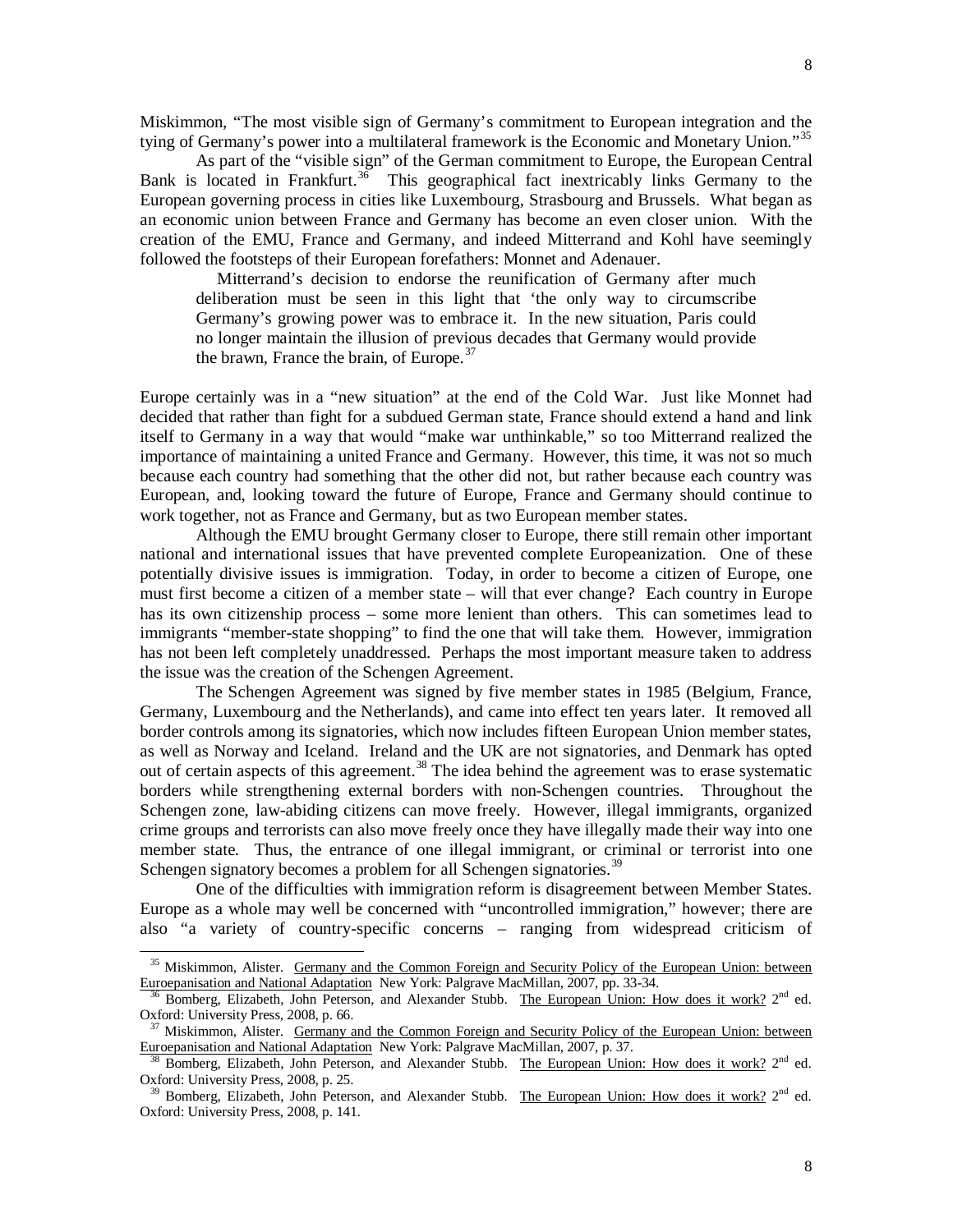Luxembourg's bank secrecy laws to French criticism of the Netherlands' policy on soft drugs."<sup>[40](#page-8-0)</sup> Furthermore, prevalent in country-specific concerns is, specifically, illegal immigration. Illegal immigration can be seen as a challenge to Europe as a whole, yet, it is understood that certain countries, and regions, are more heavily affected than others. To further complicate matters, those who smuggle illegal immigrants into the European Union are constantly changing their routes. For example, "[i]n 2004, the flashpoint for illegal immigration was Italy's southernmost island of Lampedusa, but by late 2005, the hotspots were Malta and the Spanish enclaves of Ceuta and Melilla in Morocco. In 2006, shiploads…[went to] Spain's Canary Islands."[41](#page-8-1)

Other discourses in Europe that involve immigration have centered around economic threat, solidarity, security, and positive diversity.<sup>42</sup> The economic threat brought on by immigration involves the availability of jobs (more specifically, whether or not immigrants will take jobs from citizens), as well as the cost involved in providing social services for immigrants. Solidarity connotes a dedication to the preservation of human rights and civil liberties, which are fundamental to the European Union. Security involves border control and the prevention of certain crimes linked to immigration such as human trafficking, terrorist attacks, and drug trafficking. Finally, positive diversity goes to the diversification of European culture, or "multiculturalism".<sup>[43](#page-8-3)</sup>

It seems redundant to speak of a multicultural European Union with respect to immigration; after all, the 27 Member States brought together by the Union already create a multicultural entity. However, this may be more of a country-specific concern as each Member State, secure in its European identity, is concerned with how uncontrolled immigration will affect its national identity. For example, "[m]any French observers look with trepidation at the rise of multiculturalism [in France]."<sup>44</sup> In July of 2006, delegates of 58 European and African countries met in Morocco to address Europe's immigration problem. The following topics were on the agenda: "border controls, workplace enforcement, economic development south of the border, questions of assimilation and national identity."<sup>[45](#page-8-5)</sup> A question arises as to whether the assimilation process will ever be one of European assimilation or if it will remain one of French, Spanish, or German (to name a few) assimilation.

"Germany was the strongest proponent of expanding immigration and police cooperation [within Europe]."<sup>[46](#page-8-6)</sup> One of the reasons behind this was Germany's proximity to Eastern European countries facing instability after the fall of communism. However, according to Thomas Faist and Jürgen Gerdes, "[t]he politics of citizenship today is first and foremost a politics of nationhood."<sup>[47](#page-8-7)</sup> A "German" is defined in Article 116 of the German Basic law. <sup>[48](#page-8-8)</sup> But where does one define "European"?

Indeed, there are those who believe that Europeanization is a solution to this issue. According to author and economist Alain Minc, "'In 20 or 30 years, there will be no more French

<span id="page-8-5"></span><http://www.nytimes.com/2006/08/01/opinion/01tue4.html>.

<span id="page-8-0"></span> $^{40}$  Dinan, Desmond. Even Closer Union: An Introduction to European Integration.  $3<sup>rd</sup>$  ed. London: Lynne Reinner Publishers, 2005, p. 565.

<span id="page-8-1"></span><sup>&</sup>lt;sup>41</sup> Bomberg, Elizabeth, John Patterson, and Alexander Stubb. The European Union: How does it work?  $2^{nd}$  ed. Oxford: University Press, 2008 p. 153.

<span id="page-8-2"></span> $42$  Ibryamova, Nuray V. "Securty, Borders, and the Eastern Enlargement of the European Union," Miami-Florida European Union Center of Excellence. 4.15 (May 2005).

<span id="page-8-3"></span><sup>&</sup>lt;sup>43</sup> Ibryamova, Nuray V. "Securty, Borders, and the Eastern Enlargement of the European Union," Miami-Florida European Union Center of Excellence. 4.15 (May 2005).

<span id="page-8-4"></span><sup>&</sup>lt;sup>44</sup> Sanction, Thomas. "Mixing Bowl: The French don't like to admit it, but decades of immigration have produced a multicultural society that is reinvigorating the nation." Time Europe 155.23 12 June 2000. <h ttp://www.time.com/time/Europe/magazine/2000/0612/francemix.html>.

<sup>&</sup>lt;sup>45</sup> Downes, Lawrence. "As Immigration Tide Swells, Europe Treads Water." The New York Times. 1 Aug. 2006.

 $6\overline{)}$ Oudenaren, John. Uniting Europe. Oxford: Rowman & Littlefield Publishers, 2000, p. 213.

<span id="page-8-8"></span><span id="page-8-7"></span><span id="page-8-6"></span><sup>47</sup> Schmidtke, Oliver and Saime Ozcurumez, eds. Of States, Rights and Social Closure: Governing Migration and Citizenship. '

 $8 \overline{\text{Robbers}}$ , Gerhard. An Introduction to German Law.  $4^{\text{th}}$  ed. Germany: Nomos, 2006, p. 47.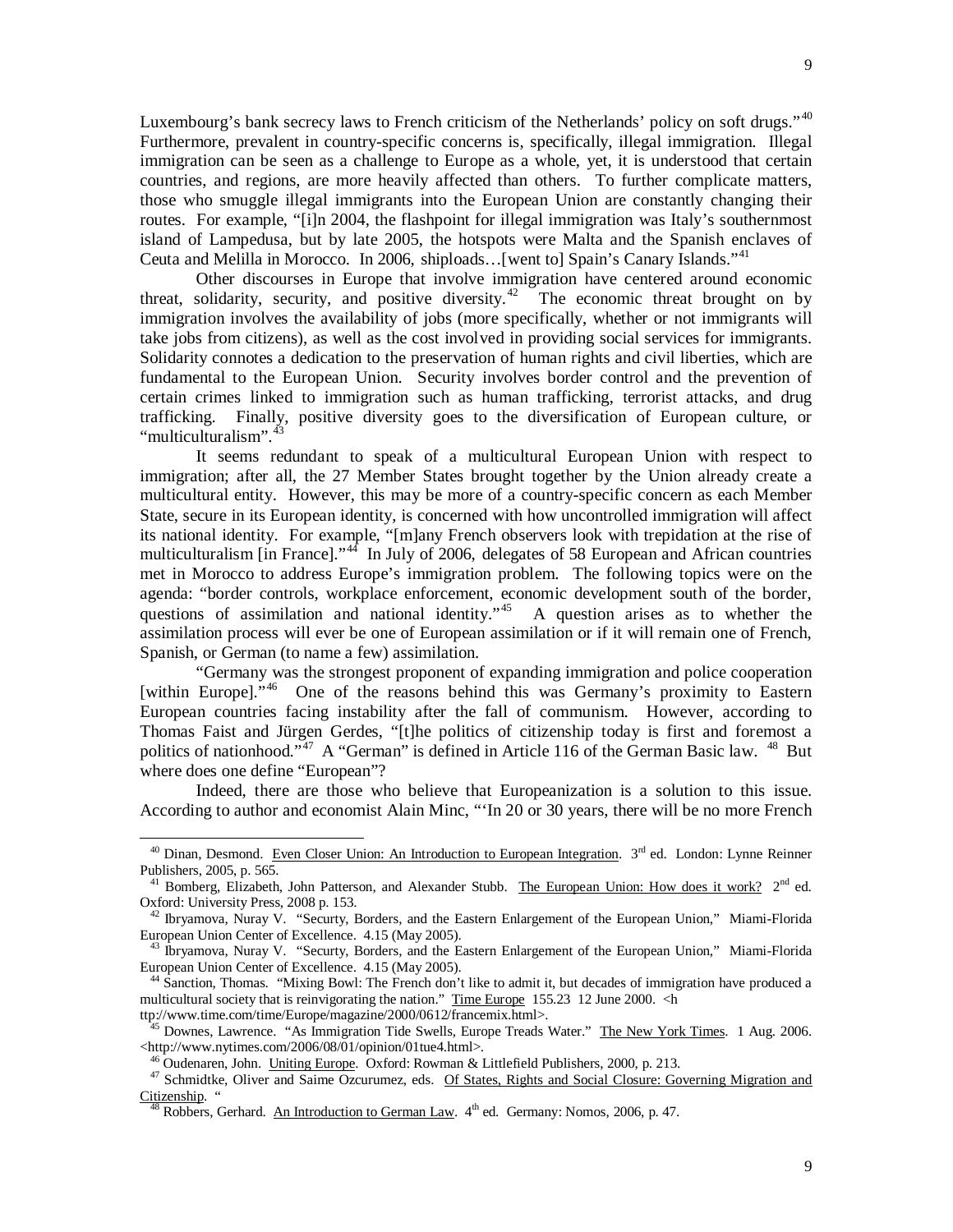society but a European society…We will retain our language, culture, literature and wine, but as a people we will be European.",[49](#page-9-0)

 Whatever the solution may be, the fact is that the European Union has a daunting task ahead of itself – one difficult to address amid such immediate concerns as the economy. It remains to be seen whether Europe as a whole will come up with the solution, or differences between member states on the topic will continue to cause division. Will German and French leaders come together again to bring about an even closer union once more? Unfortunately, the relationship between French President Nicolas Sarkozy and German Chancellor Angela Merkel does not seem as close as the relationship between former French and German heads of government.

## **Conclusion**

 $\overline{a}$ 

"'This is no longer a Europe were the big three – London and Paris and Berlin – can call all of the shots…I think it's in Germany's enlightened self-interest to be seen as an honest broker, because that's the way that it's always had the most influence in Europe.'"[50](#page-9-1) Ironically enough, one key example of German influence in the European Union did not come from Germany itself but from the German Länder, or states. In the 1990s, they called for a greater role in determining European policy. They were advocates in the creation of the Committee of the Regions. Furthermore, under the Maastricht Treaty, the German states "won the right to send Länder ministers and officials to represent Germany in the Council of Ministers" of the European Union.<sup>[51](#page-9-2)</sup>

Thus, Germany itself is an example of how many parts can come together to make a whole. What began as a unification of German states long ago, turned into a unification of East and West, and now the unification of a continent (Europe as a whole) is, and has been, part of Germany's history and a key factor in its future.

Germany is becoming a more normal state, both in terms of its attitude towards the use of military force, and in terms of its growing confidence in stating national interests in its dealings with its main partners, that is its conception of power. Germany has not undergone a process of maladaptation defined as a retreat to national solutions to foreign policy challenges. Germany has not reassessed its commitment to the EU's foreign and security policy as a result of its improved international position since the fall of the Berlin Wall. Adaptation where it has taken place, has taken the form of Europeanisation, where the EU has become a more important institution for the pursuit of German foreign and security policy interests.<sup>[52](#page-9-3)</sup>

It is a true testament to the work of men like Jean Monnet and Konrad Adenauer, as well as some of their successors, such as François Mitterrand and Helmut Kohl, that Germany, once an enemy to all of Europe, is now one of Europe's most admired and respected nations.

In the last decade, Germany has been on the edge of Europe. It has a long history of moving toward European integration with the creation of its Constitution, while at the same time resisting integration in the interest of its Constitution. The German Presidency of the Council

<span id="page-9-0"></span><sup>&</sup>lt;sup>49</sup> Sanction, Thomas. "Mixing Bowl: The French don't like to admit it, but decades of immigration have produced a multicultural society that is reinvigorating the nation." Time Europe 155.23 12 June 2000. <h ttp://www.time.com/time/Europe/magazine/2000/0612/francemix.html>.

<span id="page-9-1"></span><sup>&</sup>lt;sup>50</sup> Kulish, Nicholas. "Memo from Berlin: Germany and Poland find that Trying to Get Along Has Its Benefits." The New York Times. 28 May 2008. <http://www.nytimes.com/2008/05/28/world/europe/ 28polish.html?\_r=1&scp=1&sq=germany%20and%20poland&st=cse>.

<span id="page-9-2"></span><sup>51</sup> Bomberg, Elizabeth, John Peterson, and Alexander Stubb. The European Union: How does it work? 2nd ed. Oxford: University Press, 2008, p. 80.

<span id="page-9-3"></span> $52$  Miskimmon, Alister. Germany and the Common Foreign and Security Policy of the European Union: between Euroepanisation and National Adaptation New York: Palgrave MacMillan, 2007, p. 198.